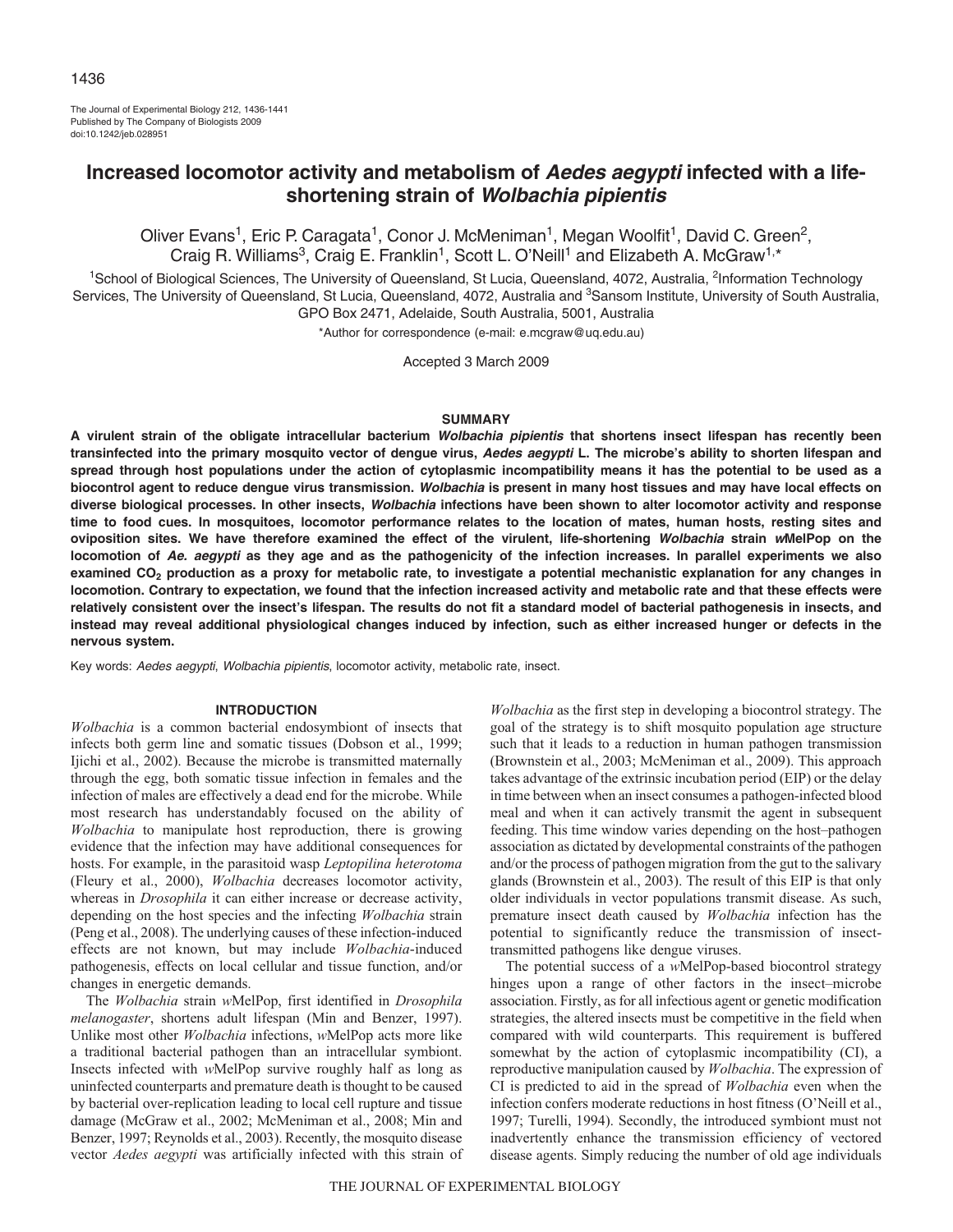in the population is not sufficient if the infection simultaneously improves mosquito vector competence. In *Ae. aegypti*, *w*MelPop has already been shown to cause life shortening and strong CI (McMeniman et al., 2009). The further progression of this biocontrol strategy, however, requires a broader understanding of the microbe's effects on host biology that might impact on fitness and vectorial capacity.

In mosquitoes, locomotor activity underpins the activities of locating mates, suitable hosts for feeding, resting places for blood meal digestion and finally oviposition sites. Changes in these behaviours could substantially affect both the transinfected mosquito's competitiveness in the field and its capacity to transmit disease. Here we report the results of a study aimed at determining whether *w*MelPop alters the locomotor activity of *Ae. aegypti*. Behavioural observations were made over three adult mosquito ages in an attempt to capture the progression of *w*MelPop pathogenesis in the host. We also measured, in parallel experiments, the carbon dioxide production of the mosquitoes to examine the effect of *Wolbachia* infection on metabolic rate. Our expectation was that the infected mosquitoes would demonstrate decreased activity and a corresponding decrease in metabolic rate, due to energetic drain or bacterial pathogenicity. Both trends were expected to intensify as the insect aged and *Wolbachia* pathogenesis advanced.

## **MATERIALS AND METHODS Experimental organisms**

The *w*MelPop-infected *Ae. aegypti* line (PGYP1) used in this study was generated as previously described (McMeniman et al., 2009). In brief, the *Wolbachia* strain *w*MelPop, native to *Drosophila melanogaster* (Min and Benzer, 1997), was transferred into *Ae. aegypti* by embryonic microinjection. Descendants of this isofemale line were outcrossed for several generations to the original recipient line of mosquitoes and selected for stable infection before closing the colony. At generations 8 and 9 post-transinfection, an aposymbiotic control line was created by antibiotic treatment of the *Wolbachia*-infected line (McMeniman et al., 2009). All experiments reported here were carried out on mosquitoes at generations 14–16 post-transinfection (i.e. 4–6 generations post-treatment), with replicates representing different generations. Mosquitoes were reared under standard conditions (25°C, 12h:12h L:D, 80% relative humidity, RH) (Gerberg et al., 1994). Larvae were reared in plastic trays at a density of 150 per 3l of water and supplied with a daily dose of 0.15g TetraMin aquarium fish food (Tetra, Melle, Germany). Adults were separated by sex and maintained as virgins in cages  $(30 \text{ cm} \times 30 \text{ cm} \times 30 \text{ cm})$  of  $\sim 150$  individuals. Adults were supplied with a basic diet of 10% sucrose solution administered through cotton pledgets. The adult ages of 3, 15 and 25days were selected to represent the periods when  $100\%$ ,  $\sim 90\%$  and  $\sim 20\%$  of the *w*MelPop-infected population were still surviving, respectively (McMeniman et al., 2009).

#### **Video recording of mosquito locomotion**

Our locomotor assay was based on several previously published models (Allemand et al., 1994; Bonatz et al., 1987; Grobbelaar et al., 1967; Kawada and Takagi, 2004; Liseichikov and Zakharevskii, 1978; Mankin, 1994; Reynolds and Riley, 2002; Rowley et al., 1987; Sbalzarini and Koumoutsakos, 2005), but was most heavily influenced by Williams and Kokkinn (Williams and Kokkinn, 2005). Mosquitoes were placed in an observation chamber (Fig.1) during experiments and their motion captured *via* a video camera. The observation chamber (Fig.1) was constructed using white (sides and back) and transparent Perspex (front pane) and contained distinct



Fig. 1. Mosquito observation chamber with 10 individual cells constructed with white opaque plastic. Cells are covered with a sliding door of transparent plastic for videography.

cells that allowed for the simultaneous observation of 10 individual mosquitoes, one per cell. Mosquitoes were provided with 10% sucrose solution *ad libitum* during observation periods, dispensed through dental cotton wicks  $(1 \times 0.5 \text{ cm})$ . The wicks placed in each observation cell also provided constant humidity (80–85% RH). Mosquitoes were transferred from rearing cages to observation chambers 20min prior to recording of activity to allow them to adapt to the new environment. Recording began daily at 14:30h, was paused during the hours of darkness (21:00–07:00h) and was completed at 12:30h the following day to allow time to transfer in the next set of mosquitoes. After each observation period mosquitoes were aspirated out of the chamber and killed. The chambers were cleaned with ethanol (80%) and the food supply replaced prior to subsequent observation periods. No mosquito mortality was observed during the observations. A total of three replicates each of 10 mosquitoes were studied per sex×strain×age per study chamber.

A two-colour camera (DR2-13S2m/C-CS, Point Grey Research, Vancouver, BC, Canada) was fitted with a CCTV lens (12VM412ASIR, Tamron, Commack, NY, USA) and fixed on a mounting bracket 110cm from the chamber. The distance of the camera to the object, the zoom, and the focus and iris aperture was optimized to reduce barrelling and distortion of images. A flat source light was placed 10 cm behind the chamber, which provided sufficient lighting for the camera sensor to capture high quality images but did not increase ambient temperatures. The light source power switch was synchronized with the room lights using a timer. The entire experimental setup was enclosed in cardboard to minimize intrusion of additional stimuli.

The file format used for recording, Audio Video Interleave (AVI), is limited to a maximum size of 2 GB, which amounted to approximately 8min of video footage. To obtain a continuous video recording, we developed a program called Mossiecap in Matlab (Mathworks, Inc., Natick, MA, USA) that recorded multiple sequential 1.5GB AVI files. This file size captured 6min of video (i.e. 10 files=60 min) at 12 frames  $s^{-1}$ . Each day's footage (~420 GB) was recorded onto an external hard drive connected to a desktop computer. The contents of each hard drive were then transferred to the hierarchical storage management (HSM) system at The University of Queensland. Video files stored on the HSM were then evenly distributed to local disks on 20 workstations located in the Visualization and Advanced Computing (ViSAC) laboratories at The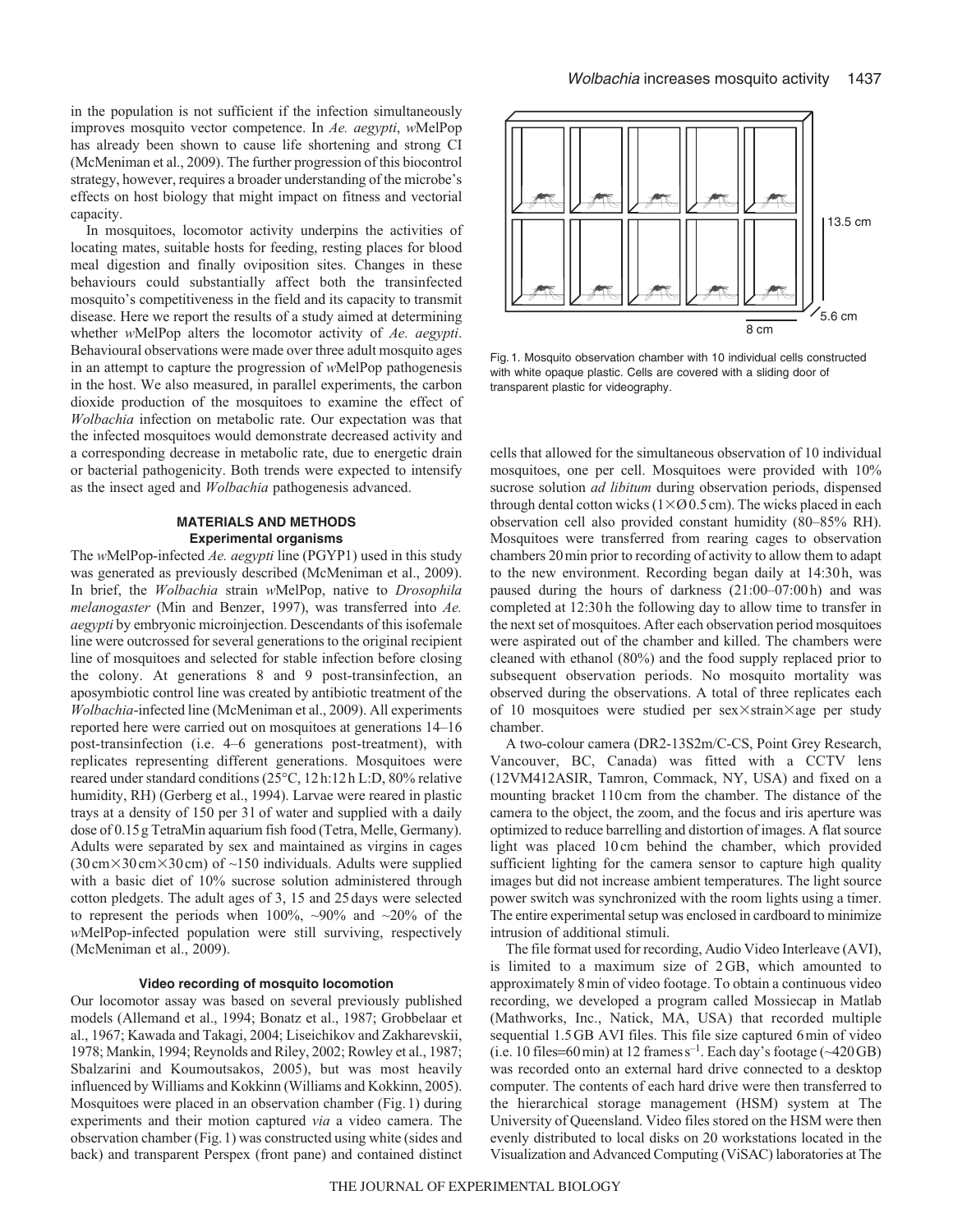## 1438 O. Evans and others

University of Queensland. Mossiefly, a custom-designed program developed in Matlab was used to process videos for motion detection and tracking. This program detected and tracked movement (walking and flying separately) of individual mosquitoes and digitized the coordinates and time for each movement. The files containing data from movement detection were then analysed using Mossiestat, a program developed in Matlab that summarized the movement data captured with Mossiefly into numerical values used for statistical analysis. A total measure of activity (summation of time spent flying and walking) reported per hour was used for all subsequent statistical analysis as it was more informative than examining the variables independently.

#### **Metabolic rate**

Closed-system respirometry was used to measure  $CO<sub>2</sub>$  production  $(\dot{V}_{CO_2})$  in the mosquitoes.  $CO_2$  production has been shown extensively to be an accurate measure of metabolism for small and highly aerobic organisms such as insects (Lighton, 1991; Lighton and Duncan, 2002; Van Voorhies et al., 2004). Our experiment was designed to determine whether metabolic rate was significantly different between *w*MelPop-infected and uninfected mosquitoes in each of two daytime intervals lasting 4 h. Fifteen individual mosquitoes were measured for each sex×strain×age×interval combination. These measurements were replicated 3 times. Mosquitoes were discarded after the recording interval and replaced with fresh mosquitoes from the same rearing cage.

An ADInstruments (Sydney, Australia) gas analyzer (ML205) and a PowerLab (85P) analog-to-digital converter connected to a computer running data acquisition software (ADInstruments, Chart 5) were used to measure  $CO<sub>2</sub>$  production from mosquitoes. Before each experiment, the gas analyser was calibrated with gas of a known CO2 content. Individual mosquitoes were loaded into 25ml syringes, mounted with a three-way valve stopcock. Before the three-way valve was closed the syringe was carefully flushed with room air to remove possible  $CO<sub>2</sub>$  traces. Immediately after the 15 syringes were closed, a separate syringe was filled with air and kept as a control sample for initial room air  $CO<sub>2</sub>$  concentration. After the 4h interval, the syringes were injected into the gas analyser at  $2 \text{ m/s}^{-1}$ until 5ml of air remained. The gas concentrations for each mosquito were used to calculate mosquito metabolic rate. The dry mass of each mosquito was obtained after freezing them for 48h at –20°C and desiccating the tissue in a dry vacuum pump. Dry mass was measured with an electronic balance (Sartorius bp211D; Goettingen, Germany) to the nearest 0.01mg. Mosquitoes were not weighed before metabolic rate experiments because immobilization methods (i.e.  $CO<sub>2</sub>$  asphyxiation) may alter metabolic rate.

The following formulas based on those of Bartholomew and colleagues (Bartholomew et al., 1985) were used for calculation of metabolic rate (ml  $CO<sub>2</sub> h<sup>-1</sup>$ ):

$$
\dot{V}_{\text{CO2}} = V_{\text{a}} V_{\text{b}} t^{-1} \,, \tag{1}
$$

where  $V_a$  is the increase in the volume of carbon dioxide in the samples (calculated from the difference between final and initial  $CO<sub>2</sub>$  fractional concentration),  $V<sub>b</sub>$  is the effective volume in the syringe  $(25 \text{ ml minus the mosquito volume, estimated as } 1.01 \times \text{body}$ mass), and *t* is the elapsed time in hours. Due to variation in mass between males and females, mosquito metabolic rate (MR; ml  $CO<sub>2</sub> h<sup>-1</sup>$ ) was allometrically scaled using the following formula based on Fuery et al. (Fuery et al., 1998):

$$
\text{Scaled MR} = \left[ \left( \overline{M} / M \right)^{0.75} \right] \dot{V}_{\text{CO}_2},\tag{2}
$$

where  $\overline{M}$  is the mean mass of male and female mosquitoes used for each of the metabolic experiments, and *M* is the mass of individual mosquitoes. This formula assumes that  $CO<sub>2</sub>$  production is proportional to mass $^{0.75}$  (West et al., 2002).

## **Statistical analysis**

Transformations (square root) of the activity measures and the scaled metabolic rate were necessary to generate normal distributions. General linear models were then constructed in Statistica Release 8 (StatSoft; www.statsoft.com) for each of the sexes separately to explore the effects of age, infection status, time of day and replicate on each of the activity and metabolic rate datasets separately. Student's *t*-tests were then employed to specifically test for differences in metabolic rate between infected and uninfected mosquitoes at each of the three ages.

## **RESULTS Mosquito activity**

On average, *Wolbachia*-infected individuals were more active during the day than their uninfected counterparts at each of the three adult ages examined (Fig.2). Increases in activity were significant for both females  $(d.f.=1, F=54.8, P<0.0001)$  and males  $(d.f.=1,$ *F*=33.3, *P*<0.0001). Median increases in activity over the daytime period ranged from 1.0- to 2.5-fold higher for infected mosquitoes depending on the adult age. Age itself also played a role in mosquito activity (females: d.f.=2, *F*=20.7, *P*<0.0001; males: d.f.=2, *F*=13.1, *P*<0.0001). In general, both infected and uninfected, male and female, mosquitoes showed decreasing activity with age (Fig.2). Only males, however, demonstrated a significant interaction between age and infection status (d.f.=2, *F*=5.1, *P*<0.01), where the increase in activity due to infection was enhanced with age (Fig.2B,D,F).

## **Mosquito metabolic rate**

Metabolic rate was measured for separate sets of mosquitoes during two daytime windows, 07:30–11:30h and 11:30–15:30h. The data from the two windows were combined after they were shown not to differ from one another using a general linear model (data not shown). In females (Fig.3A), both infection status (d.f.=1, *F*=9.7, *P*=0.002) and age (d.f.=2, *F*=15.7, *P*<0.0001) were significant predictors of metabolic rate. On average infected females had higher metabolic rates than uninfected females, with young mosquitoes showing no difference and 15 day old mosquitoes showing the greatest increase (d.f.=58, *t*=2.6, *P*<0.01). Female mosquitoes, both infected and uninfected, were most active at 15days of age (Fig.3A). In males, infection played a much less consistent role in determining metabolic rate (Fig.3B). Infection alone was not a factor (d.f.=1, *F*=0.81, *P*=0.36) in determining metabolic rate, while age was statistically significant (d.f.=2, *F*=15.7, *P*<0.0001). There was, however, a significant interaction between age and infection (d.f.=2, *F*=16.7, *P*<0.0001). This interaction can be seen between 15 and 25 day old males (Fig.3B), where at 15 days of age infected males have higher metabolic rates (d.f.=55, *t*=4.1, *P*<0.001) and at 25 days of age they have lower rates (d.f.=58, *t*=–2.40, *P*<0.05).

## **DISCUSSION**

This study has revealed that the *w*MelPop infection increases daytime activity of both female and male *Ae. aegypti* adults from 3 to 26 days of age. The work has also demonstrated *w*MelPopassociated increases in  $CO<sub>2</sub>$  production in females. Infected males shared this increase in metabolic rate at 15 days of age, but by 25 days exhibited declining rates of CO<sub>2</sub> production relative to uninfected controls. Here we examine four distinct mechanistic explanations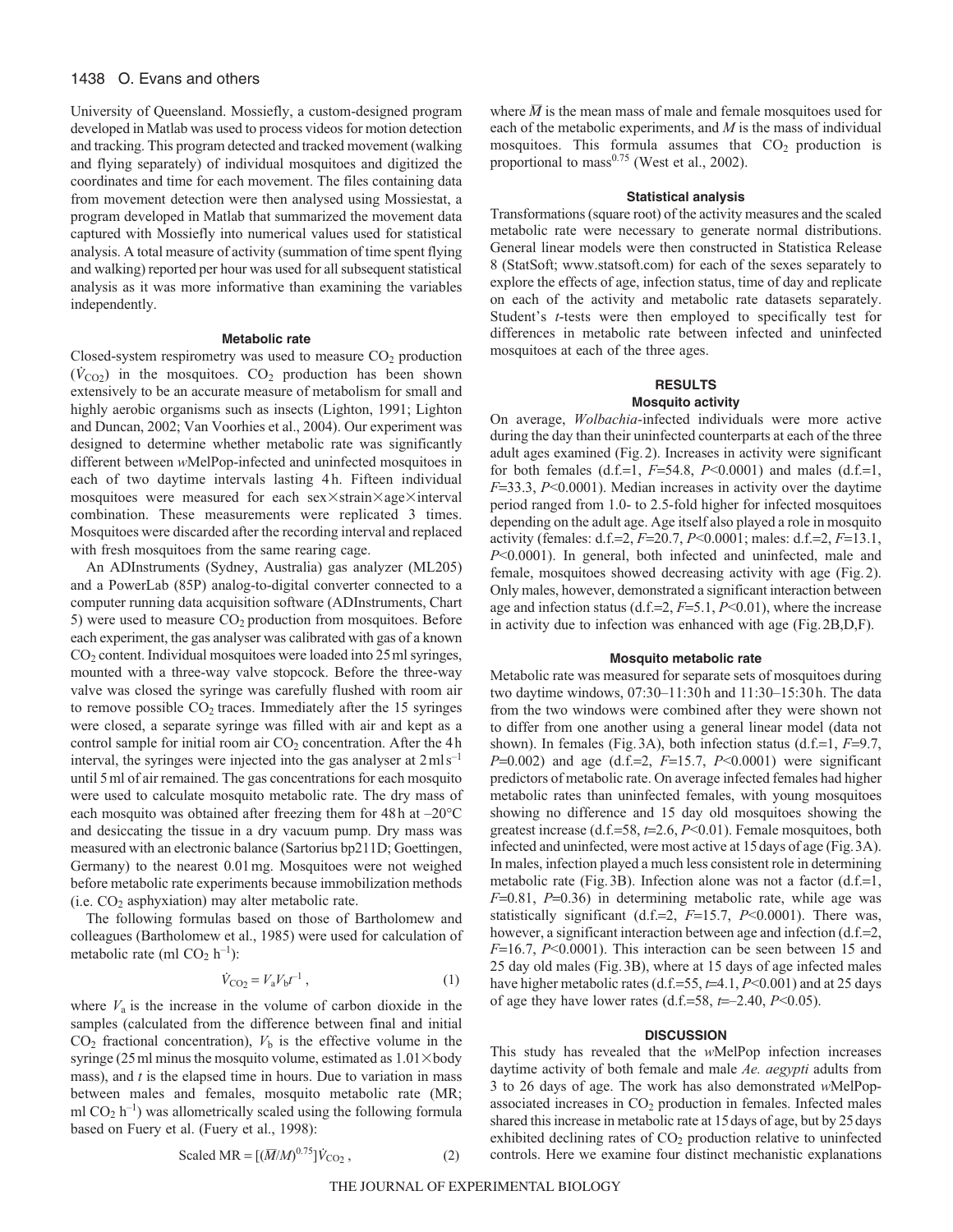

Fig. 2. Mean total time active (±s.e.m.) per 1 h window for infected and uninfected males and females at three adult ages. Times on x-axis denote the beginning of the hour-long session. Lights were turned on daily at 07:00 h and off at 19:00 h. Each point represents 10 mosquitoes-3 replicate recording days.

for the observed data including: possible artefacts of the study design, side effects of *w*MelPop pathogenicity, increased energetic demands due to infection, and infection-induced accelerated senescence.

The direct negative effects of antibiotic treatment on the insect and the role of genetic drift during breeding can potentially limit the capacity of uninfected lines to serve as true controls in studies like this one. Tetracycline treatment has been shown to cause reductions in the density of mitochondria in *Drosophila* that can last for several generations post-treatment (Ballard and Melvin, 2007). The mosquitoes in this study were therefore reared for 4–6 generations post-treatment prior to experimentation to minimize any such effects on the physiological phenotypes measured. The process of antibiotic treatment, aside from clearing insects of *Wolbachia*, has the added consequence of removing microbial gut flora. In mosquitoes, re-colonization of gut flora in the control line should not be a major issue given that the larval phase is subsequently reared in a microbial-rich aquatic environment parallel to that of the infected line. Lastly, experiments were conducted within 6 generations of antibiotic curing and at each generation the effective population size was kept large to minimize drift effects.

Our initial expectation was that *w*MelPop would act like a traditional bacterial pathogen. While little is known about the behavioural responses of mosquitoes with systemic bacterial infections, experiments in *Drosophila melanogaster* lend some predictions about infection and insect activity. In the case of *Streptococcus pneumoniae* and *Listeria monocytogenes*, infected flies exhibit altered circadian rhythms, but no real change in total activity in a day (Shirasu-Hiza et al., 2007). Infected flies exhibit more homogeneous patterns of activity, without pronounced peaks and troughs. Whether this change in activity is the direct result of bacterial virulence or an unintended result of the host immune response is still not known (Shirasu-Hiza and Schneider, 2007). This model, however, does not describe the behaviour of *w*MelPop-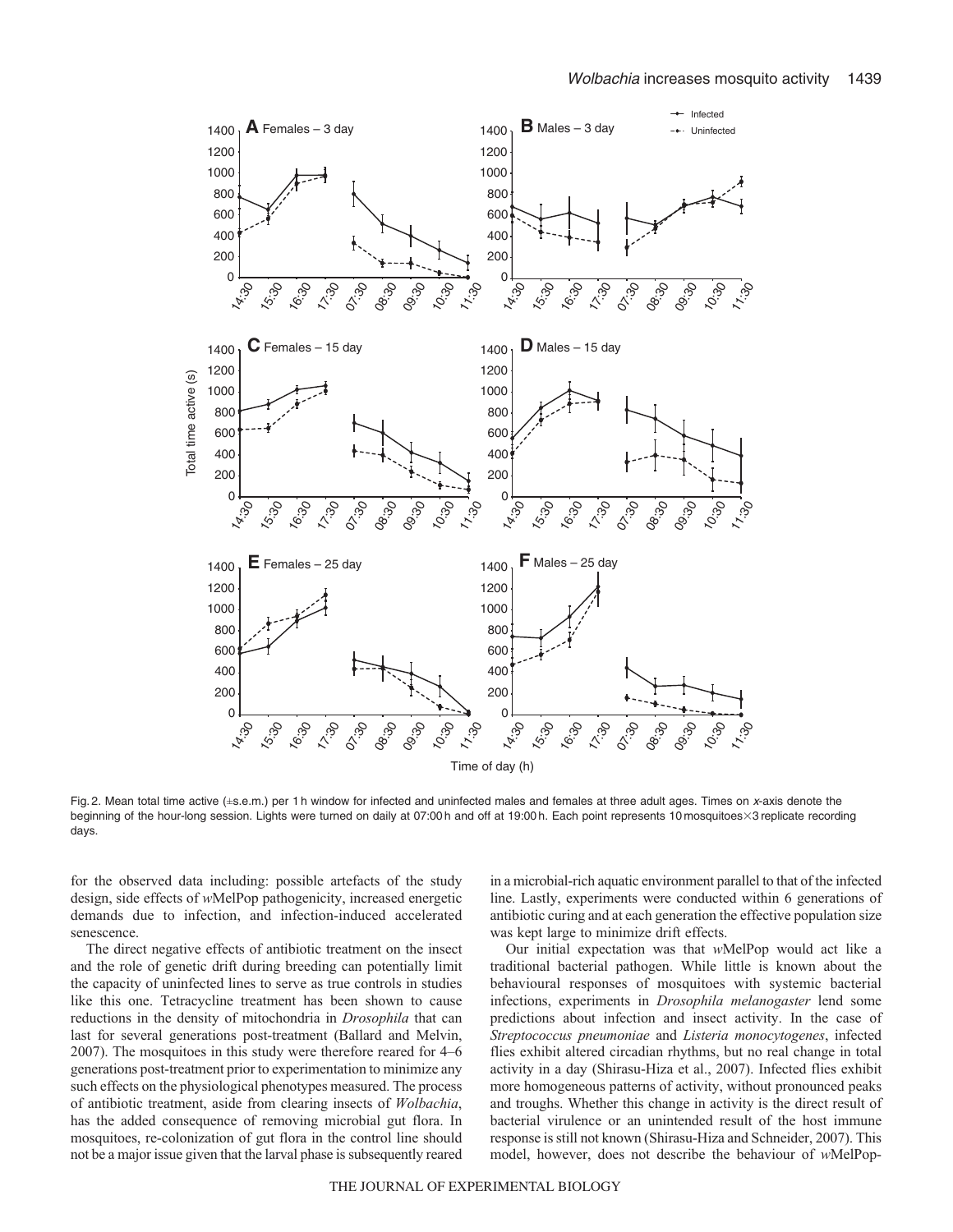

Fig. 3. Mean metabolic rate (±s.e.m.) based on two 4 h windows (07:30–11:30 h and 11:30–15:30 h) for infected (black bars) and uninfected (white bars) males and females at three adult ages. Each bar represents data from 15 mosquitoes×3 replicates×2 windows. \*P<0.05, \*\*P<0.01.

infected *Ae. aegypti*, as their activity patterns, while elevated, were largely parallel to those of uninfected mosquitoes. The *w*MelPopinfected mosquitoes did not appear to have altered circadian rhythms. Further examination of infected mosquitoes during the night-time are required to assess patterns of activity over a 24h cycle.

*Wolbachia* infections are highly dispersed throughout host tissues, with their exact tissue distribution and density dependent on both the host and *Wolbachia* strain (Dobson et al., 1999; Ijichi et al., 2002). It is possible that *Wolbachia* infections in these diverse somatic tissues underlie the changes in activity or metabolism seen here. In the original characterization of *w*MelPop in *Drosophila melanogaster*, the bacteria were thought to over-replicate, most dramatically in nervous and muscle tissues (Min and Benzer, 1997). It is conceivable that local changes or damage in the cells of these tissues could be affecting higher-level physiological functions and behaviour. The effects we see could simply be the unintended consequence of somatic tissue infection.

The genome sequence of the *w*Mel strain revealed that, as expected for an endosymbiont, *Wolbachia* does not contain the complete set of metabolic pathways possessed by free-living bacteria (Wu et al., 2004). In particular it can utilize only a limited number of substrates and is able to synthesize very few metabolic intermediates. Considered an amino acid heterotroph, the microbe probably obtains most of its energy by importing amino acids directly from the host. *Wolbachia*'s drain on host resources, especially in the case of *w*MelPop where the infection titre is high, may lead to increased energy demands. The activity seen in the infected mosquito may simply reflect more frequent trips to the sugar water source present in the cells. Increases in such food-seeking activities could also drive increases in metabolism (Delthier, 1976), although this does not seem likely as peak patterns in activity and metabolic rate do not coincide (3days *versus* 15days of age, respectively). If infected mosquitoes are indeed hungrier, one would predict quantifiable increases in sugar water and blood meal consumption in the presence of infection.

The last explanation that encompasses the increases in both metabolic rate and activity is that *w*MelPop-infected mosquitoes are experiencing accelerated senescence, in effect living faster and dying younger. Tradeoffs between metabolic rate and lifespan have long been proposed in insects, but most evidence from *Drosophila* suggests such relationships do not exist (Hulbert et al., 2004; Van Voorhies et al., 2003; Van Voorhies et al., 2004). The shortened lifespan of *w*MelPop-infected *D. melanogaster* has always been attributed to local tissue death and destruction caused by bacterial over-replication, but the direct relationship between bacterial density and death may not be the same in *Ae. aegypti* (A. W. C. Fong, personal communication). Until the pathology of the *w*MelPop infection is better understood in *Ae. aegypti* it will not be clear whether the phenotypes of shortened lifespan and higher metabolic rate and activity are related. One challenge to dissecting these relationships is that, as *w*MelPop-infected individuals age and become sicker, it becomes increasingly difficult to partition the direct effects of *Wolbachia* on hosts from the generalized death process. Examining the pathology of *w*MelPop in middle-aged mosquitoes, well before the onset of death, may therefore be most informative.

The effect of the *w*MelPop infection on activity has now been measured in *D. melanogaster*, *D. simulans* (Peng et al., 2008) and *Ae. aegypti*. In *D. melanogaster*, *w*MelPop behaves like another native and benign infection, *w*Mel, in reducing host activity across the insect's lifespan. This suggests the activity changes are caused simply by the presence of *Wolbachia*, rather than by any densitybased effects or by increasing pathogenesis near death. *D. simulans* artificially transinfected with *w*MelPop exhibits only marginal increases in activity in very old hosts, whereas the native infection *w*Ri has the capacity to vastly increase host activity at all ages studied (Peng et al., 2008). Interestingly, the *w*Ri strain also confers greater fecundity to its host (Weeks et al., 2007) and its spreading capacity in wild populations is well documented (Turelli and Hoffmann, 1991). These varying results in *D. simulans* indicate that the *Wolbachia* strain and possibly length of association may play a substantial role in determining activity. The capacity for such different host responses from within the *Drosophila* genus does not allow for the development of broadly generalizable models of *w*MelPop effects on behavior. An understanding of the unique effects of *w*MelPop on *Ae. aegypti* will begin in the first instance by characterizing its tissue distribution and density.

While understanding the mechanism underlying *Wolbachia*induced changes in *Ae. aegypti* is of interest for advancement of the biocontrol strategy, determining whether differences in activity and metabolism substantially change mosquito food-, human hostand mate-seeking behaviours is more important. Each of these activities critically underpins insect fitness in the field and therefore could substantially affect the competitiveness of transinfected *Ae. aegypti* in a mixed population. In addition, changes to blood feeding or biting rate of *Ae. aegypti* caused by *w*MelPop infection may further decrease or increase mosquito vectorial capacity, which this *Wolbachia*-based strategy aims to reduce.

This research was supported by grants to E.A.M. and S.L.O. from the National Health and Medical Research Council and to S.L.O. from the Foundation of the National Institutes of Health through the Grand Challenges in Global Health Initiative of the Bill and Melinda Gates Foundation. The authors thank the High Performance Computing Support Unit at the University of Queensland for their